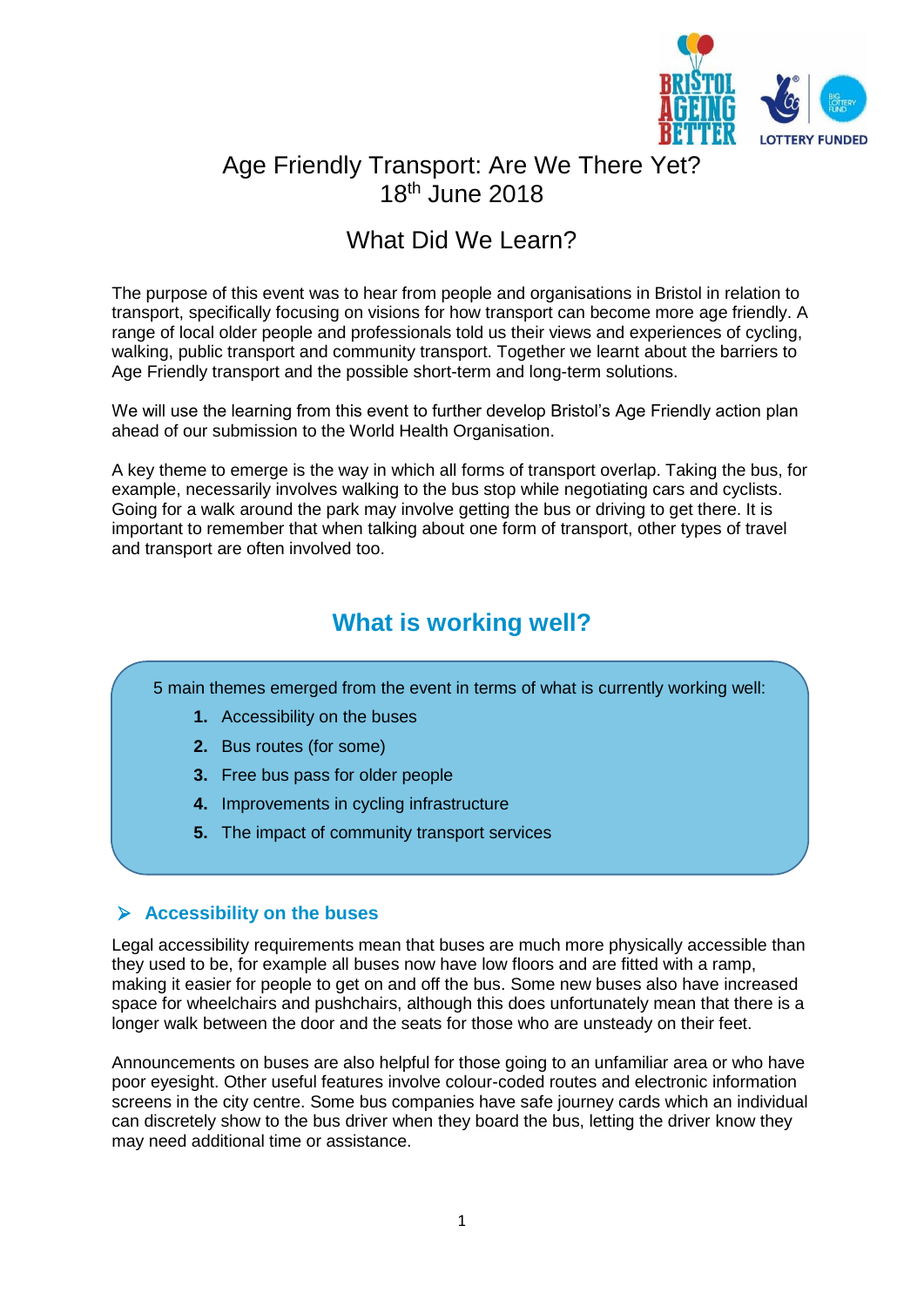## **Bus routes (for some)**

There are a large amount of bus routes in the city centre, which work well for those who live nearby or who do not have any mobility difficulties. For those who are able to use public transport, the city is well connected to many other locations, enabling some people to travel beyond Bristol fairly easily. However for those who do not live near the city centre or who want to travel from one area of the city to another without changing buses, the routes can become more of a barrier as there are fewer routes and lower frequencies as you get further from the city centre.

## **Free bus pass for older people**

The English National Concessionary Travel Scheme (ENCTS) is a national scheme enabling older people to have free bus travel. In Bristol this applies to those who are state pension age, for travel after 9am on weekdays and anytime at the weekends. In many other parts of the country this free travel starts at 9:30am, meaning the time restrictions in Bristol are slightly better than the national average.

#### **Improvements in the cycling infrastructure**

There have been some recent improvements to the cycling infrastructure in the city, for example there are now more cycle racks available and more traffic-free cycle routes. The council is encouraging cycling as a form of transport by continuing to invest in it. The 20mph speed limits have also made cycling a safer activity. Similarly, there has been an increase in the number of electric bikes which make cycling more accessible for older people.

### **The impact of community transport services**

Community transport services are a major part of the lives of many customers, and can often be the only time some older people leave the house or have a conversation with others. In this way, community transport plays a role in reducing loneliness and isolation. They also allow customers to maintain independence, for example being able to choose their own food from the supermarket instead of having meals brought in to them.

# **What are the barriers to Age Friendly transport?**

#### 5 barriers to age friendly transport were identified during the event:

- **1.** Lack of information about transport options
- **2.** Inaccessible pavements and facilities on route
- **3.** Large number of community transport providers with different geographical remits
- **4.** Public attitudes towards older people and lack of understanding about their transport experiences
- **5.** Safety of some cycling routes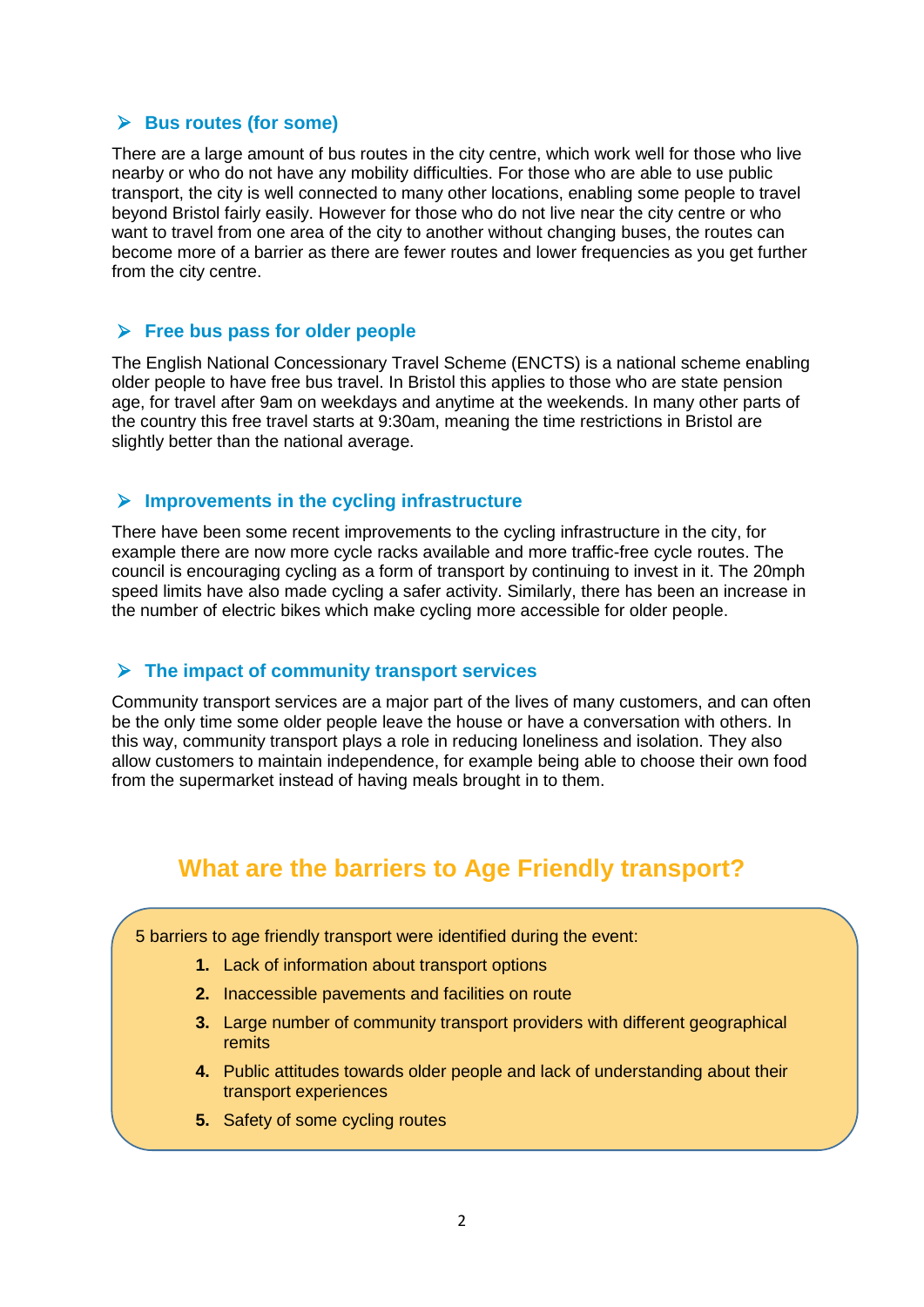# **Lack of information about transport options**

There is currently a lack of clear, accessible information regarding all forms of transport. This includes timetables and routes of public transport, the process of requesting community transport and a lack of clarity about who to ask if any further information is needed. Information is often available online, but it can be difficult for those who are not confident using the internet or do not have internet access to know where to go for this information or how they can speak to somebody face-to-face.

### **Inaccessible pavements and facilities on route**

For those with mobility difficulties or who feel unsteady on their feet, walking around the local area can be a barrier to getting other forms of transport. For example uneven pavements, cars parked on the pavement and a lack of dropped curbs can make it difficult to walk to the bus stop, particularly if it is not nearby. Similarly, a lack of benches and toilets on route may create anxiety and create barriers to travelling around the city.

#### **Large number of community transport providers with different geographical remits**

There are currently a large number of community transport providers – 45 in the West of England Combined Authority area – with different geographical remits. This patchwork of providers creates difficulties when an individual wants to travel between certain areas of Bristol using community transport, as it may not fall within the remit of any one provider and may be difficult to accommodate. Furthermore, many community transport providers are at maximum capacity and find it difficult to meet the increasing demand for their services.

### **Public attitudes towards older people and lack of understanding about their transport experiences**

Some older people can experience public attitudes towards them as a barrier to travel and transport. For example, other customers might not offer them a seat on the bus or the driver might start the bus before they have sat down. Other difficulties arise from people using disabled spaces even when they may not have a disability, and from pavements being obstructed by rubbish bins. Some of these difficulties may come from negative attitudes towards older people, while others may come from a lack of understanding and awareness.

### **Safety of some cycling routes**

Some key cycling routes in the city centre are unsafe, for example the St James Barton roundabout (the Bearpit) and the Jacob Wells Road. Other routes are safe for cyclists, but people are unaware of them. People often automatically cycle the same route that they would take in a car and are unaware of alternative routes which are safer and more appropriate for cyclists.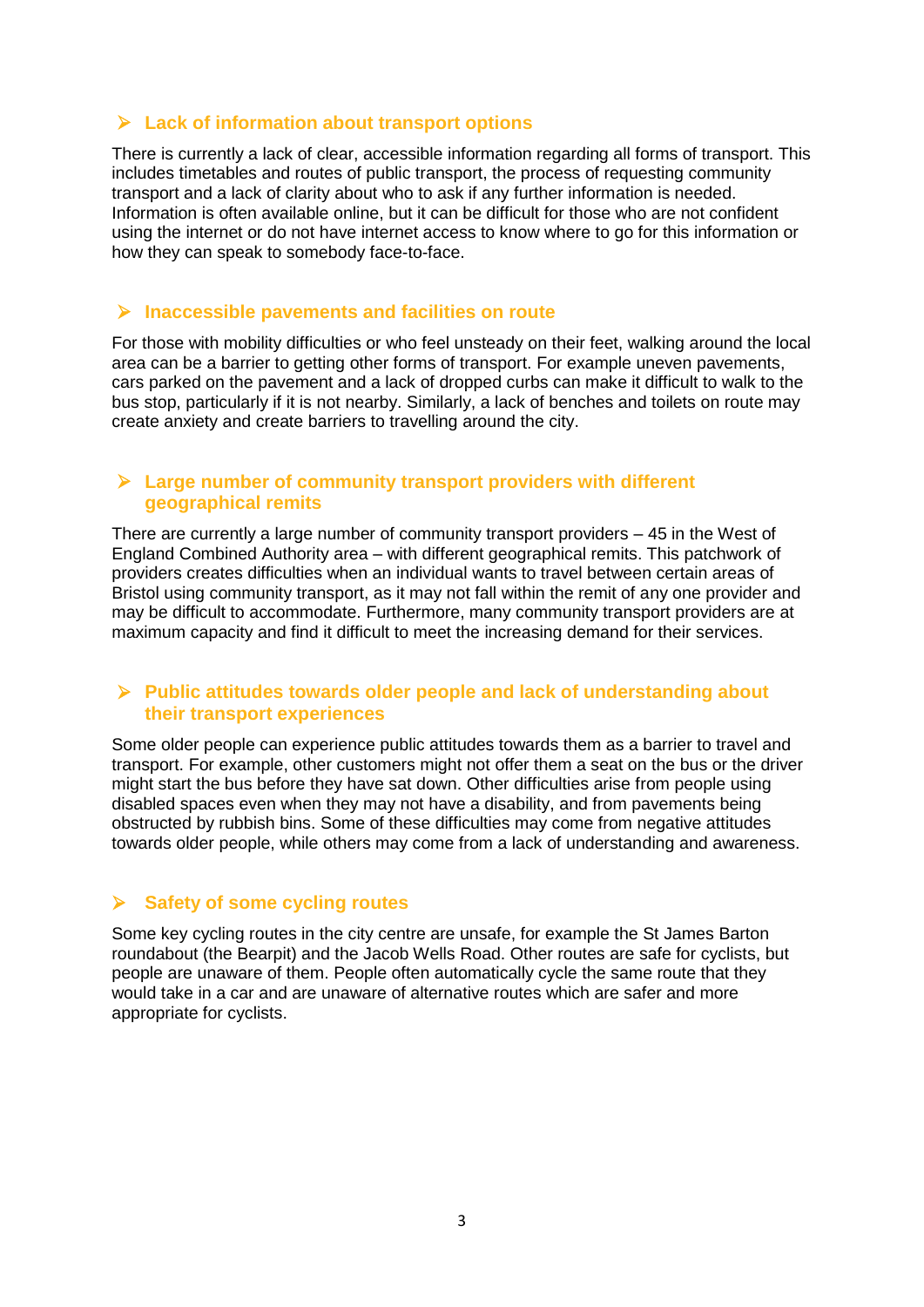# **What are some possible ways forward?**

13 possible ways forward emerged from the workshops and discussions during the event:

- **1.** Improve the transport information available
- **2.** Age Friendly training for those who interact with customers
- **3.** Improve the infrastructure of bus stops, benches and toilets
- **4.** Joined up working among community transport providers
- **5.** Extend the free older person's bus pass before 9am
- **6.** Support older drivers to feel more confident when driving
- **7.** Improve the accessibility of pavements
- **8.** Improve the cycling infrastructure further
- **9.** Match volunteer drivers with individuals who need transport
- **10.** Improve the availability and awareness of safe journey cards
- 11. Encourage a change in travel etiquette
- **12.** Maximise the use of minibuses
- **13.** Introduce an age friendly standard for taxi companies

### **Improve the transport information available**

A key area for improvement is the provision of clear, accessible transport information. In terms of buses, this could involve making sure that all bus stops have electronic information that is easy to read and which clearly shows any changes to the usual route (for example due to roadworks). These screens would need to be well maintained and fixed quickly when broken. Information also needs to be provided in advance in a format that is not internetbased. To help those with visual impairments, it would also be valuable for these screens to announce which bus is approaching.

#### **Age Friendly training for those who interact with customers**

Those who work in the transport sector could receive customer service training which includes a focus on being age friendly. This could include bus drivers, taxi drivers, train station staff and those who work in customer service for transport companies. Training could involve a greater understanding of the experiences of older people when using transport and focus on communication skills. It would be more sustainable for this training to be incorporated into broader customer service training delivered by providers, rather than a one-off training brought in externally.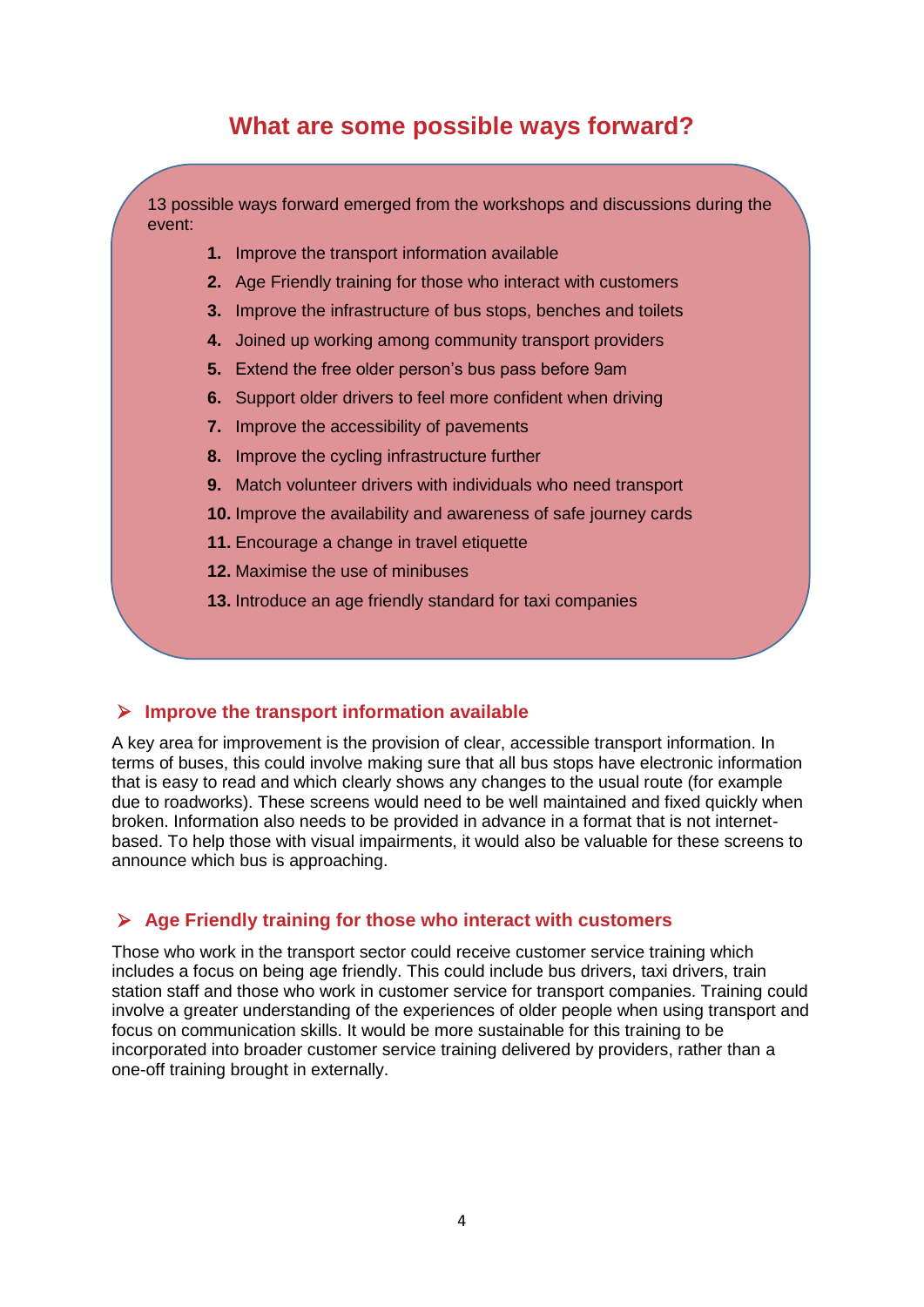## **Improve the infrastructure of bus stops, benches and toilets**

Bus stops need to have a well-lit shelter and a bench located underneath this shelter, ideally one which is comfortable to sit on instead of slanted. For many older people the journey is made more difficult by weather conditions such as rain, snow and darkness. Having an adequate bus stop which feels safe and comfortable can encourage older people to use the bus as well as providing a place to rest while walking. Similarly, sometimes there is a large distance between the bus stop and the road, which can make it difficult for some older people to stand up in time and make themselves visible to the bus driver.

Age friendly transport also involves other factors during a journey, not just the transport itself. There needs to be enough public toilets and benches on the street so that people can rest during a journey or when walking between the bus stop and their destination. These all form part of an older person's journey and anxiety about these issues can deter some people from leaving their house.

### **Joined-up working among community transport providers**

To help older people navigate the many different community transport providers in Bristol, there could be a central place to make a request for community transport. This would improve the experience of older people and may make it easier to accommodate requests which cross geographical boundaries.

It would also be valuable for community transport to have a voice when strategic decisions about transport are made in the city. This would be aided by joined-up working so that this is a united voice. In order to have this voice, it may first be useful to demonstrate the value and impact of community transport, for example through a Social Return on Investment (SROI) study.

As part of this joined-up working, community transport services could involve one-to-one support workers in order to reduce dependency on the service. While some people will need community transport for a long time, others may only need it for a short while (for example while they recover from an illness). It is important for community transport services to be available to those who need it, but also to support those who can to return to using other forms of transport in order to free up capacity.

### **Extend the free older person's bus pass before 9am**

It would be valuable to extend the free bus pass so that it starts earlier in the morning, or can be used at any time of day. This would allow older people to attend appointments in the morning, especially as they may be unable to change their appointment time and may have to travel quite a distance to get to their destination.

### **Support older drivers to feel more confident when driving**

One way to support older drivers to feel more confident on the roads could be to develop a scheme where an advanced driver provides additional driving support to somebody who feels less confident. The older person could take the lead on deciding the direction of this support, for example they may want to practice a route they use regularly such as to the shops. This would be a more informal and friendly environment than driving lessons, where the advanced driver has received age friendly training.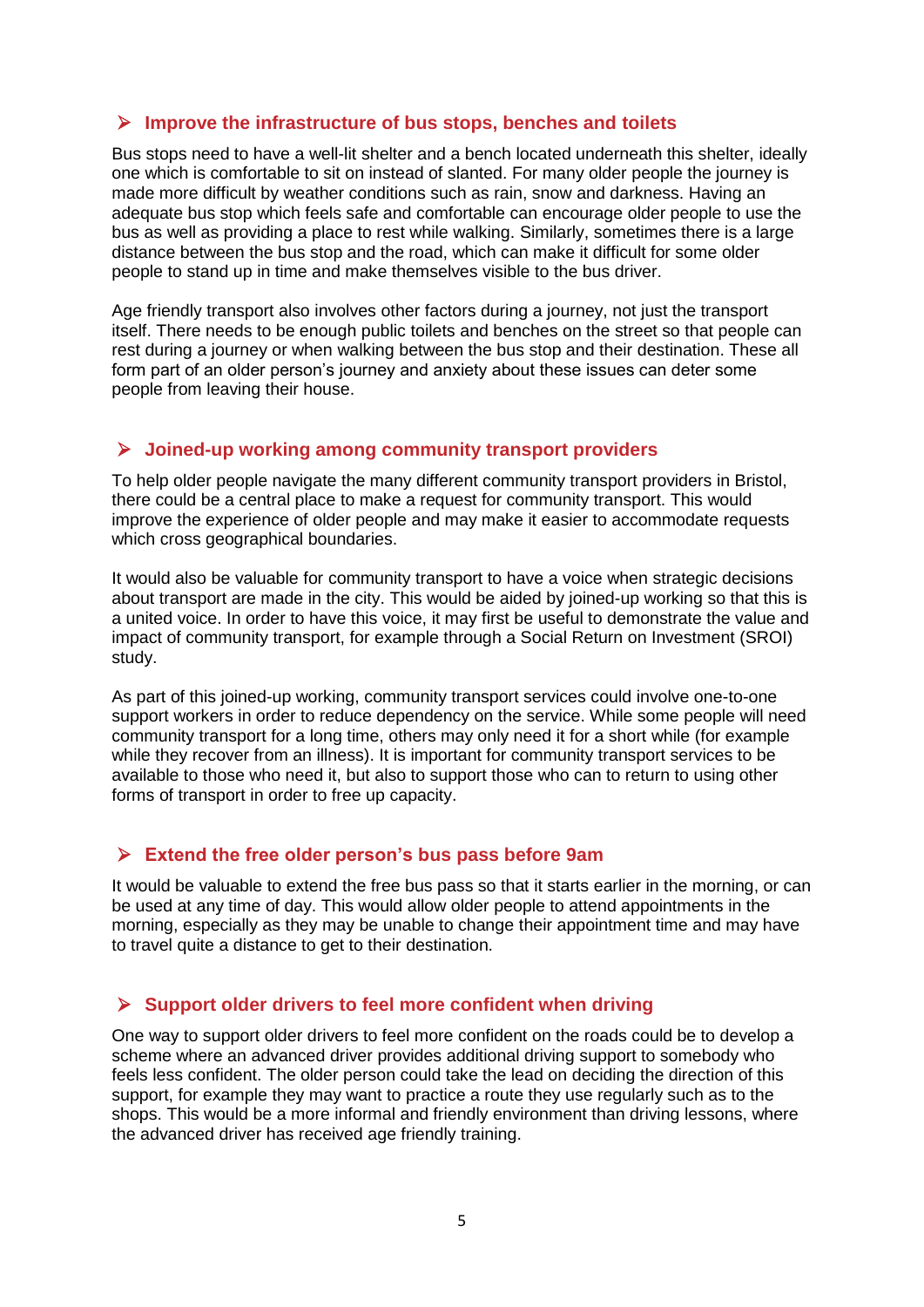### **Improve the accessibility of pavements**

A key way to improve walking in the city is to improve the accessibility of pavements. This includes making sure pavements are level, having enough drop curbs and reducing the number of bins and cars on the pavement. Currently the pavement is the only place for some people to put their bins, meaning that improving pavement accessibility also involves developing new storage solutions for rubbish bins. It would also involve raising public awareness of the difficulties which can be caused by bins left on the pavements.

As a place to start, it may be useful to develop a map giving information about the location of drop curbs so that individuals can better plan their route. There also needs to be a system to prevent cars parking on the pavements, and a way to notify people when pavement works are due to be undertaken. Pedestrian crossings can also be made more accessible by introducing a countdown timer, as this would help those with mobility problems to know how much time they have left to cross the road.

## **Improve the cycling infrastructure**

It would be valuable to improve the signage for cyclists, making it easier to find traffic-free cycle routes and improving the cycle lane markings on the roads. The cycling infrastructure should encourage e-bikes by increasing the number of charging points around the city. Flats and other types of housing should have safe bike storage on the ground floor, so that bikes do not have to be carried up stairs, particularly as e-bikes can be very heavy. It would also be useful to raise awareness of how standard bikes can be adapted to become electric, and to improve the process for these adaptations.

### **Match volunteer drivers with individuals who need transport**

A key part of being independent is being able to make your own choices and have your own preferences. However it is difficult for the current transport system to take people's individual preferences into account. One possible way to do this is to match volunteer drivers with individuals who need transport. This could be a formal volunteering scheme or simply a way for people to connect with each other and make their own arrangements.

# **Improve the availability and awareness of safe journey cards**

There is a lack of awareness about safe journey cards, which an individual can show to a bus driver to indicate that they need extra time or support when using the bus. It would be useful for these to include other forms of transport, including all bus providers and on the trains for station staff. The system for issuing these safe journey cards could be improved by automatically issuing them when the free older person's bus pass is issued. They could also be available to pick up from bus drivers, at newsagents and train stations.

# **Encourage a change in travel etiquette**

Campaigns to change travel etiquette would help to make public transport more age friendly. These might include tips for small things you can do when on the bus or other ways to be helpful and considerate. There is currently a lack of awareness about the difficulties older people face when using public transport; a public campaign may help to raise this awareness and encourage a change in behaviour.